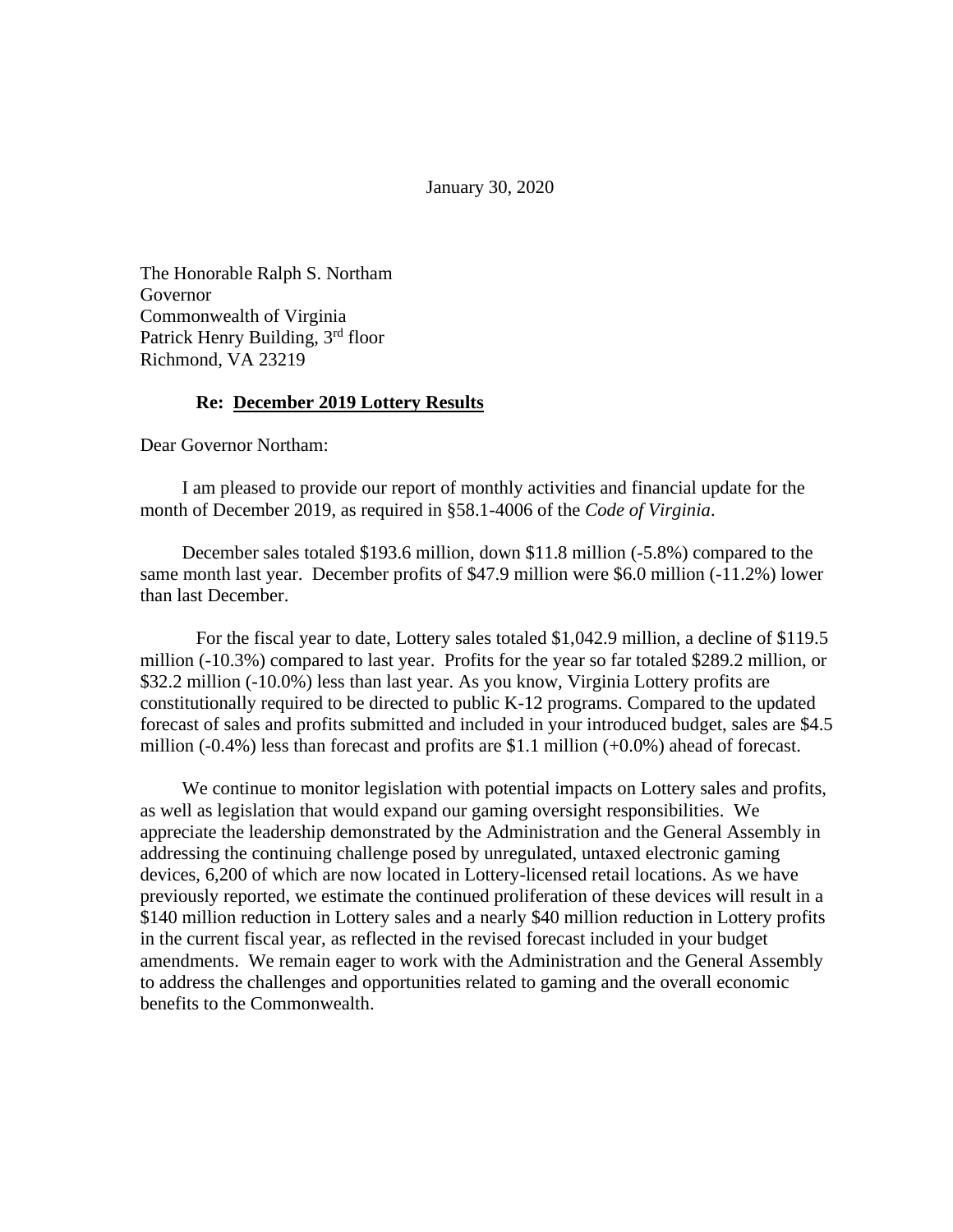January 30, 2020 Page Two

Please let me know if you have any questions, or if you would like more information.

Sincerely yours,

# Kevin Hall

c: The Honorable Janet D. Howell, Chairwoman, Senate Finance & Appropriations Committee The Honorable Luke E. Torian, Chairman, House Appropriations Committee The Honorable Vivian E. Watts, Chairwoman, House Finance Committee The Honorable Clark Mercer, Chief of Staff, Office of the Governor The Honorable Aubrey Layne, Secretary of Finance Daniel S. Timberlake, Director, Department of Planning & Budget David A. Von Moll, State Comptroller April Kees, Director, Senate Finance & Appropriations Committee Anne E. Oman, Staff Director, House Appropriations Committee Ferhan Hamid, Chairman, Virginia Lottery Board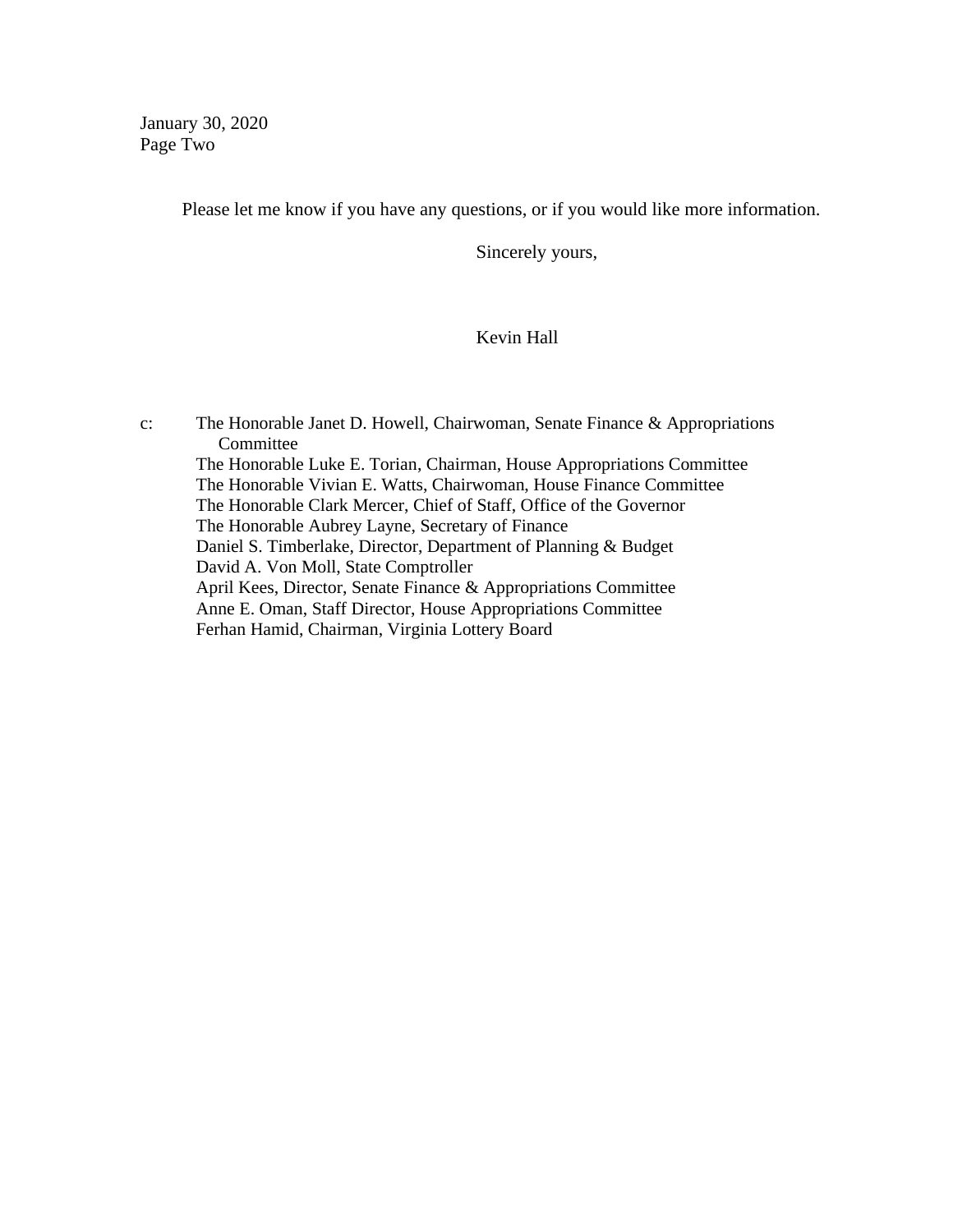### **VIRGINIA LOTTERY Report to the Governor and Selected Members of the General Assembly As of December 31, 2019**

#### Sales

Lottery sales for the fiscal year totaled \$1,042.9 million through December. This represents a decline of \$119.5 million (-10.3%) compared to the prior year. Scratcher sales of \$571.2 million were \$37.1 million (-6.1%) lower than last year. Sales of daily games (Pick 3, Pick 4, and Cash 5) totaled \$328.4 million, down \$13.3 million (-3.9%) from last year. Sales in the jackpot games category (Mega Millions, Powerball, Cash for Life and Bank a Million) totaled \$103.4 million, a decline of \$85.3 million (-45.2%) compared to last year because of lower jackpots this year. Sales of Print n' Play and e-games totaled \$39.9 million, \$16.1 million (+68.0%) higher than last year, supported by the introduction of a e-games and the new Print n' Play game style featuring a rolling jackpot prize.



## **Expenses**

The overall prize expense rate (prizes as a percent of sales) for the year to date was 60.9%, lower than last year's rate of 62.1%. The scratcher prize rate of 70.3% was the same as last year's rate. The daily games prize rate of 46.5% was significantly lower than last year's rate of 53.7%, and well below the statistically expected 50%. It is important to note that significant fluctuations in prize expense rates occur during the short term, especially for games that have fixed prizes; however, overall long-term prize rates reflect outcomes more in line with statistical expectations.

With lower sales, retailers earned \$6.8 million less than last year, for a total \$58.6 million in earnings. Overall, retailers earned 5.6% of Lottery sales in commissions and incentives for the year so far, in line with the usual 5.6% earnings rate.

Administrative operating costs, including gaming, ticket printing and distribution expenses, were 5.9% of sales, higher than last year's rate of 4.7%.